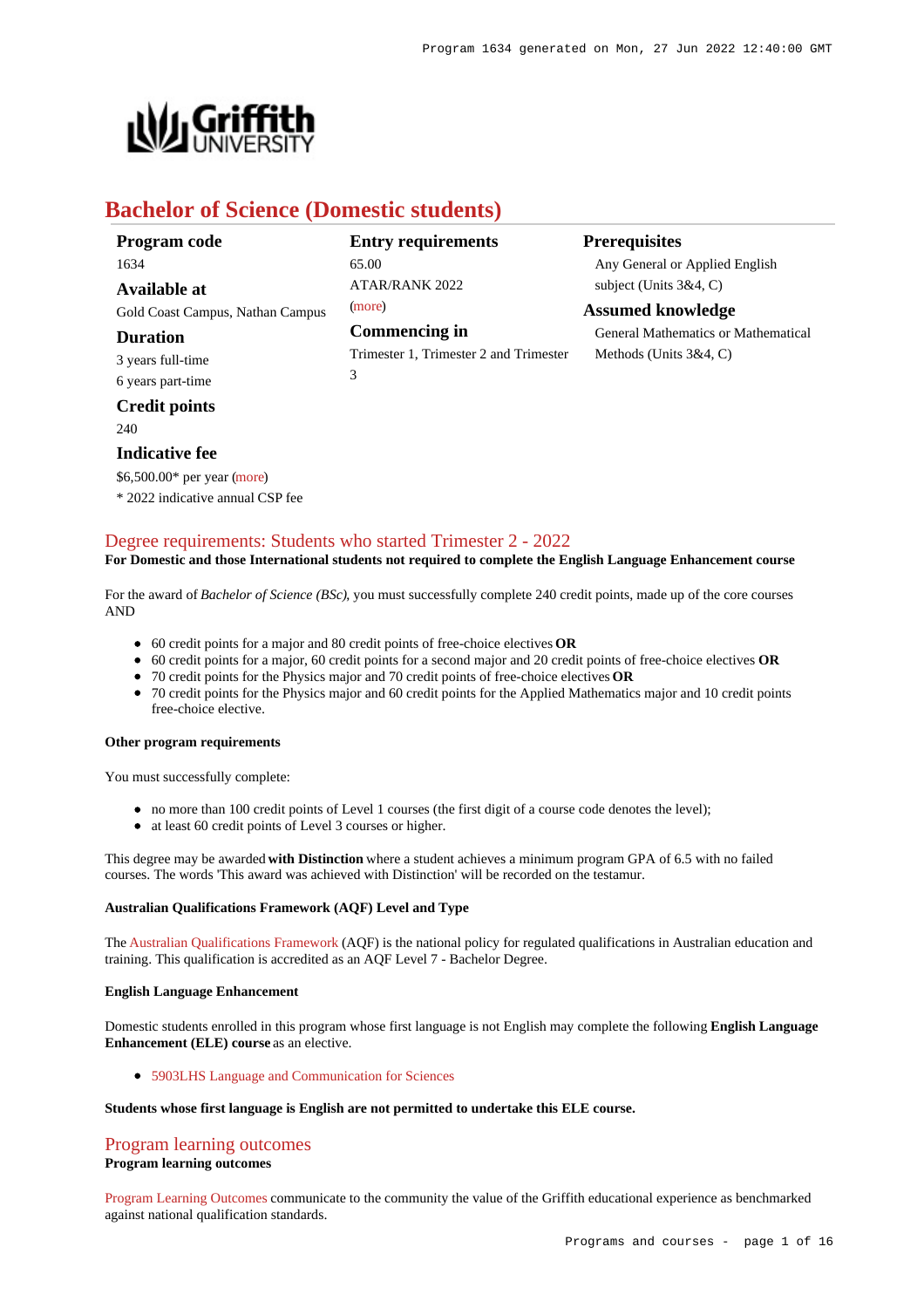[Program Learning Outcomes for this award](https://www.griffith.edu.au/__data/assets/pdf_file/0019/301249/BScience-PLO-L7.pdf) describe the knowledge, skills and the application of knowledge and skills you will acquire through studying the Griffith program of your choice.

### [Course list: Students starting Trimester 2 - 2022](https://www148.griffith.edu.au/programs-courses/Program/1634/Courses/Domestic#course-list-content)

**Course offering information in program structures is a guide only. Please check the actual offering information in the Course Catalogue.**

**Students must check the prerequisite and incompatible requirements before selecting any course within this program.**

#### **English Language Enhancement course**

Students required to undertake the English Language Enhancement course must complete 5903LHS in their first trimester of study.

The English Language Enhancement course is to be taken in place of a Free-choice elective in your program.

| <b>Trimester</b>         | Course code Requirement    | Course title                                         | $\mathbf{D}$ |  |
|--------------------------|----------------------------|------------------------------------------------------|--------------|--|
| Tri 1.2 or $3 + 5903LHS$ | <b>English Enhancement</b> | <sup>1</sup> Language and Communication for Sciences | 10           |  |

#### **Year 1**

You must select **80 credit points** from the following Level 1 courses:

| <b>Trimester</b> |                | Course code Requirement Course title |                                                                                                                                                                                                                                    | CP |
|------------------|----------------|--------------------------------------|------------------------------------------------------------------------------------------------------------------------------------------------------------------------------------------------------------------------------------|----|
| Tri 1            | 1001NSC        | Listed<br>Elective                   | Human Biology: from Cells to Systems (Clinical Science<br>major)                                                                                                                                                                   | 10 |
| Tri 1            | <b>1007ENV</b> | Listed<br>Elective                   | Introduction to Marine Science (Marine Biology major)                                                                                                                                                                              | 10 |
| Tri 2            | 1014NSC        | Listed<br>Elective                   | Fundamentals of Biochemistry (Clinical Sciences major /<br>Microbiology major/Biochemistry and Molecular Biology<br>major Nathan only)                                                                                             | 10 |
| Tri 1,3          | 1041SCG        | Listed<br>Elective                   | Biological Systems (Biochemistry and Molecular Biology<br>major / Clinical Science major / Geography major / Marine<br>Biology major / Microbiology major / Wildlife Biology<br>major)                                             | 10 |
| Tri 1,3          | 1023SCG        | Listed<br>Elective                   | Chemistry I (Biochemistry and Molecular Biology major /<br>Chemistry major / Geography major / Marine Biology major /<br>Wildlife Biology major) (Gold Coast)                                                                      | 10 |
|                  |                |                                      | <b>OR</b>                                                                                                                                                                                                                          |    |
| Tri 1,3          | 1021SCG        | Listed<br>Elective                   | Chemistry 1A (Biochemistry and Molecular Biology<br>major/Chemistry major/Geography major/Marine Biology<br>major/Wildlife Biology major/Clinical Sciences major /<br>Microbiology major) (Nathan)                                 | 10 |
| Tri 1,2          | 1201SCG        | Listed<br>Elective                   | Linear Algebra (Applied Mathematics major/Physics major)                                                                                                                                                                           | 10 |
| Tri 2            | 1042SCG        | Listed<br>Elective                   | Genetics and Evolutionary Biology (Biochemistry and<br>Molecular Biology major / Clinical Sciences major / Marine<br>Biology major / Microbiology major / Wildlife Biology<br>major)                                               | 10 |
| Tri 1,3          | 1015SCG        | Listed<br>Elective                   | Quantitative Reasoning (Biochemistry and Molecular<br>Biology major / Chemistry major / Clinical Sciences major /<br>Data Science major / Geography major / Marine Biology<br>major / Microbiology major / Wildlife Biology major) | 10 |
| Tri 1,2          | 1031SCG        | Listed<br>Elective                   | Physics 1A (Physics major)                                                                                                                                                                                                         | 10 |
| Tri 1,3          | 1043SCG        | Listed<br>Elective                   | Introduction to Environmental Sustainability (Geography<br>major / Marine Biology major / Wildlife Biology major)                                                                                                                  | 10 |
| Tri 2            | 1044SCG        | Listed<br>Elective                   | Earth Systems (Geography major / Wildlife Biology major)                                                                                                                                                                           | 10 |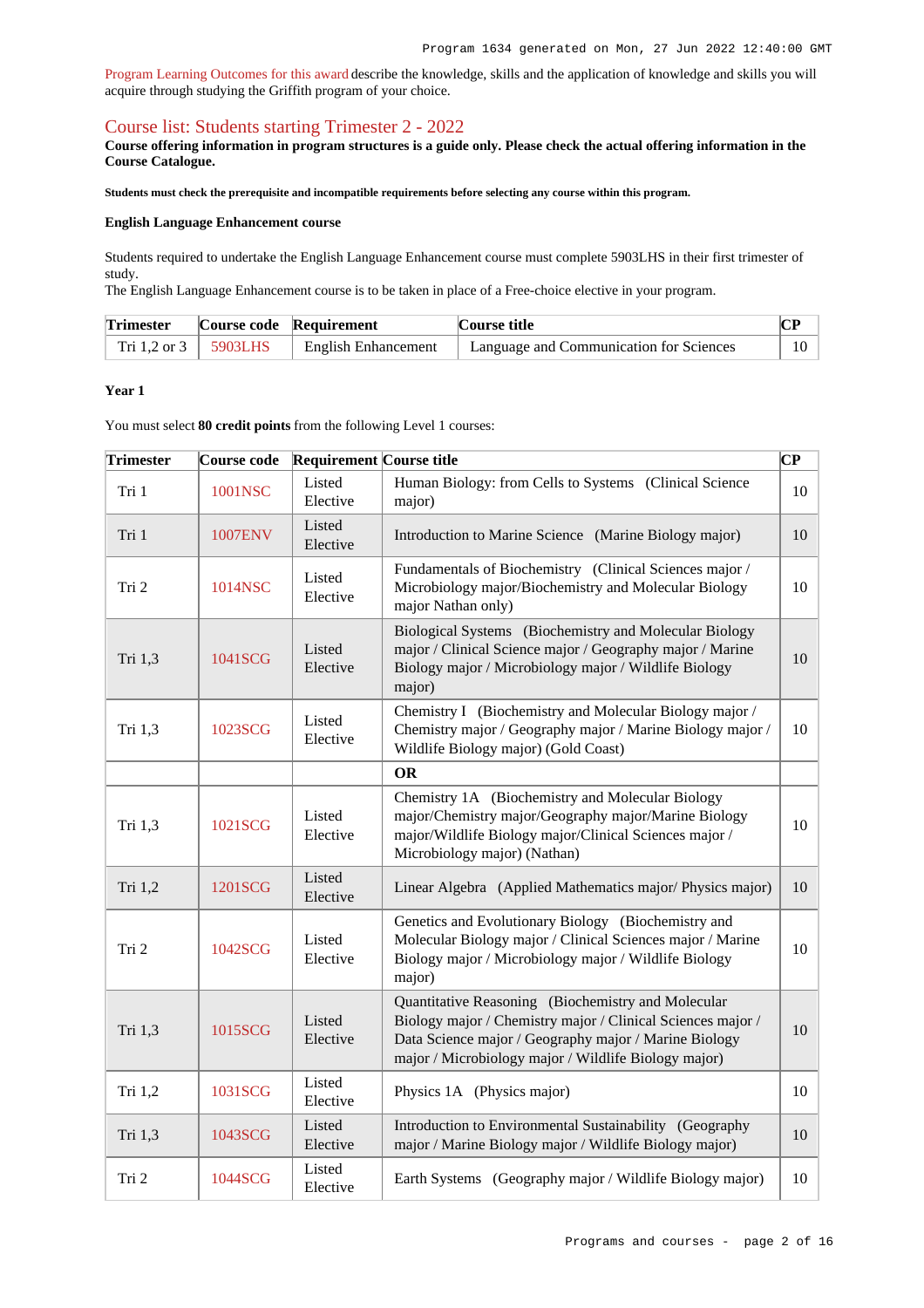| <b>Trimester</b> | Course code    | <b>Requirement Course title</b> |                                                                                                                                                                                              | $\bf CP$ |
|------------------|----------------|---------------------------------|----------------------------------------------------------------------------------------------------------------------------------------------------------------------------------------------|----------|
| Tri 2            | 1024SCG        | Listed<br>Elective              | Chemistry II (Biochemistry and Molecular Biology major /<br>Chemistry major) (Gold Coast only)                                                                                               | 10       |
|                  |                |                                 | <b>OR</b>                                                                                                                                                                                    |          |
| Tri 2            | 1022SCG        | Listed<br>Elective              | Chemistry 1B (Biochemistry and Molecular Biology<br>major/Chemistry major/Clinical Sciences major /<br>Microbiology major) (Nathan campus only)                                              | 10       |
| Tri 2            | 1032SCG        | Listed<br>Elective              | Physics 1B (Physics major) (see Note 1)                                                                                                                                                      | 10       |
| Tri 2,3          | 1014SCG        | Listed<br>Elective              | Statistics (Biochemistry and Molecular Biology major /<br>Microbiology major / Chemistry major / Data Science major /<br>Geography major / Marine Biology major / Wildlife Biology<br>major) | 10       |
| Tri 2,3          | 1202SCG        | Listed<br>Elective              | Calculus I (Applied Mathematics major / Chemistry<br>major/Physics major)                                                                                                                    | 10       |
| Tri 1            | 1811ICT        | Listed<br>Elective              | Programming Principles (Data Science major)                                                                                                                                                  | 10       |
| Tri 2            | 1024ENG        | Listed<br>Elective              | Intro to Digital and Spatial Analysis                                                                                                                                                        | 10       |
| Tri 1,2 or 3     | 1017SCG        | Listed<br>Elective              | Foundation Mathematics (see Note 2)                                                                                                                                                          | 10       |
| Tri 1            | <b>1088LHS</b> | Listed<br>Elective              | <b>First Peoples</b>                                                                                                                                                                         | 10       |

Note 1: Students undertaking [1032SCG Physics 1B](https://www148.griffith.edu.au/Course/1032SCG) must complete [1202SCG Calculus I](https://www148.griffith.edu.au/Course/1202SCG).

Note 2: It is recommended that students who have not completed Maths B (or equivalent) complete [1017SCG Foundation](https://www148.griffith.edu.au/Course/1017SCG) [Mathematics](https://www148.griffith.edu.au/Course/1017SCG) in their first trimester of study. Students entering the program with Mathematics B or C (or equivalent) will not be permitted to complete [1017SCG Foundation Mathematics](https://www148.griffith.edu.au/Course/1017SCG)

#### **Years 2 and 3**

You must complete one of the following options:

| <b>Trimester</b> | Course code | Requirement | Course title              | $\overline{\mathbf{C}\mathbf{P}}$ |
|------------------|-------------|-------------|---------------------------|-----------------------------------|
| Tri 1,2          |             |             | Major                     | 60                                |
|                  |             |             | <b>AND</b>                |                                   |
| Tri 1,2,3        |             |             | Free-choice electives     | 80                                |
|                  |             |             | <b>OR</b>                 |                                   |
| Tri 1,2          |             |             | Major                     | 60                                |
|                  |             |             | <b>AND</b>                |                                   |
| Tri 1,2          |             |             | Second major              | 60                                |
|                  |             |             | <b>AND</b>                |                                   |
| Tri 1,2,3        |             |             | Free-choice electives     | 20                                |
|                  |             |             | <b>OR</b>                 |                                   |
| Tri 1,2          |             |             | Physics major             | 70                                |
|                  |             |             | <b>AND</b>                |                                   |
| Tri 1,2,3        |             |             | Free-choice electives     | 70                                |
|                  |             |             | <b>OR</b>                 |                                   |
| Tri 1,2          |             |             | Physics major             | 70                                |
|                  |             |             | <b>AND</b>                |                                   |
| Tri 1,2          |             |             | Applied Mathematics major | 60                                |
|                  |             |             | <b>AND</b>                |                                   |
| Tri 1,2,3        |             |             | Free-choice elective      | 10                                |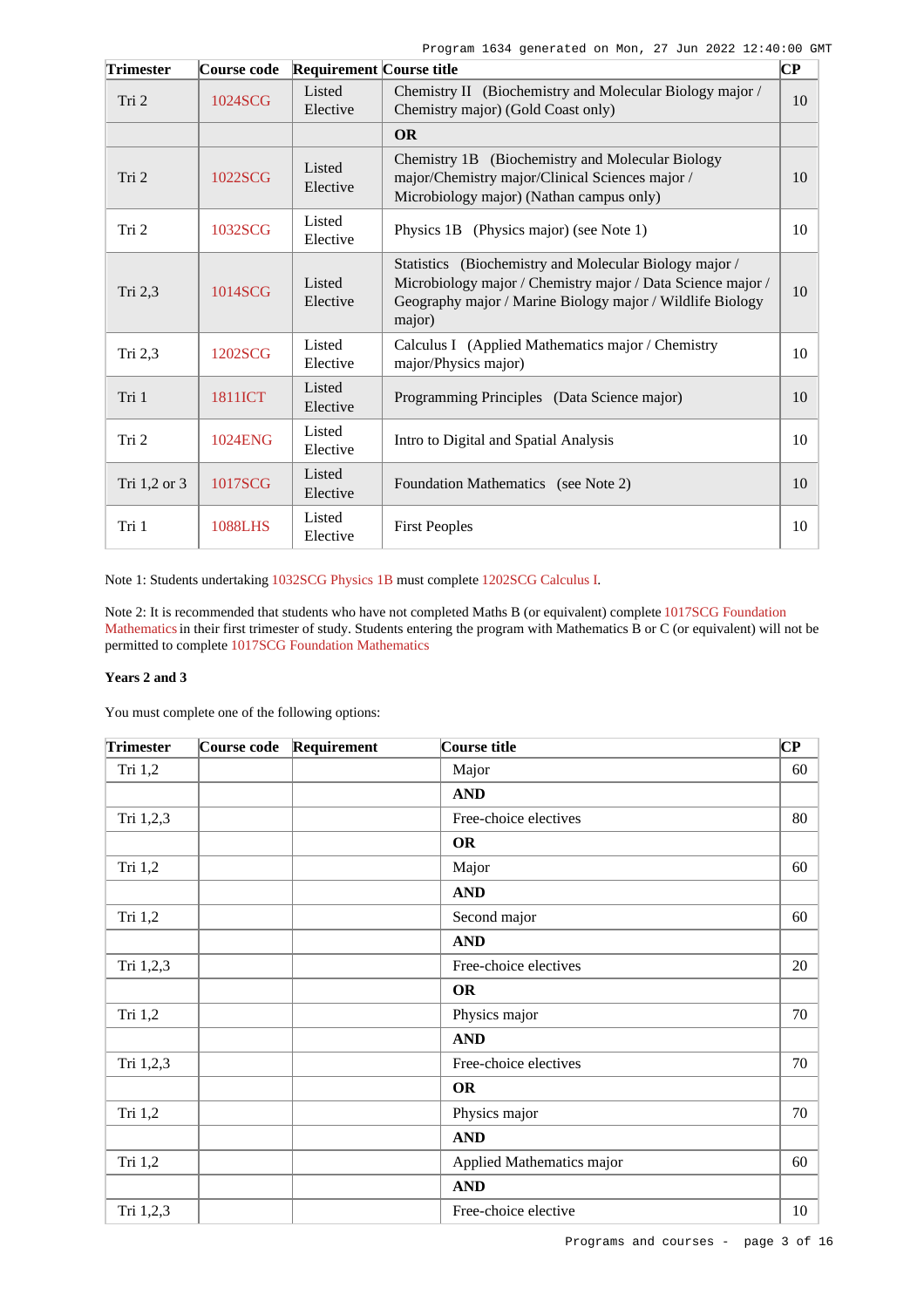| Trimester | Course code | Requirement     | Course title                       | CР |
|-----------|-------------|-----------------|------------------------------------|----|
| Tri $1,2$ | 3992NSC Y1  | Core to Program | <b>Science Capstone</b>            | 10 |
|           |             |                 | <b>AND</b>                         |    |
| Tri $1,2$ | 3992NSC_Y2  | Core to Program | <b>Science Capstone</b>            | 10 |
|           |             |                 | <b>OR</b>                          |    |
| Tri 2     | 3892ENV     | Core to Program | <b>Environmental Capstone</b>      | 20 |
|           |             |                 | <b>OR</b>                          |    |
| Tri 1,2,3 | 3900ESC     | Core to Program | Work Integrated Learning Placement | 20 |

You must complete the following courses:

### Majors (11 available) **Applied Mathematics Major**

## Applied Mathematics

You must complete the following foundation courses:

| <b>Trimester</b> |         | Course code Requirement | Course title                |        |
|------------------|---------|-------------------------|-----------------------------|--------|
| Tri 1,2          | 1201SCG | Recommended Prereq      | Linear Algebra (see Note 1) | $10-1$ |
| Tri 2.3          | 1202SCG | Recommended Prereg      | Calculus I                  |        |

Note 1: Students who successfully completed Mathematics B or C should complete 1201SCG. Students who successfully completed only Mathematics A will complete 1017SCG Foundation Mathematics in their first trimester of study and complete 1201SCG in their second trimester of study.

You must complete the following courses:

| <b>Trimester</b> | Course code | Requirement   | Course title                                  | CР |
|------------------|-------------|---------------|-----------------------------------------------|----|
| Tri 1            | 2201NSC     | Core to Major | Linear Algebra and Applications               | 10 |
| Tri 1            | 2205NSC     | Core to Major | Calculus II                                   | 10 |
| Tri 2            | 2202NSC     | Core to Major | <b>Numerical Methods</b>                      | 10 |
| Tri <sub>2</sub> | 2204NSC     | Core to Major | Introduction to Mathematical Modelling        | 10 |
| Tri 1            | 3201NSC     | Core to Major | Advanced Differential Equations and Modelling | 10 |
| Tri 1            | 3203NSC     | Core to Major | Complex Analysis and Applications             | 10 |

#### **Science Majors**

## Archaeology (Nathan)

You must complete the following foundation courses:

| <b>Trimester</b> | Course code | Requirement        | Course title                      | CР |
|------------------|-------------|--------------------|-----------------------------------|----|
| Tri 1,3          | 1015SCG     | Recommended Prereq | <b>Quantitative Reasoning</b>     | 10 |
| Tri 1.3          | 1041SCG     | Recommended Prereq | <b>Biological Systems</b>         | 10 |
| Tri 1            | 1088LHS     | Recommended Prereq | <b>First Peoples</b>              | 10 |
| Tri <sub>2</sub> | 1044SCG     | Recommended Prereq | Earth Systems                     | 10 |
| Tri 2            | 1042SCG     | Recommended Prereq | Genetics and Evolutionary Biology | 10 |
| Tri $2,3$        | 1014SCG     | Recommended Prereq | <b>Statistics</b>                 | 10 |

You must complete the following courses: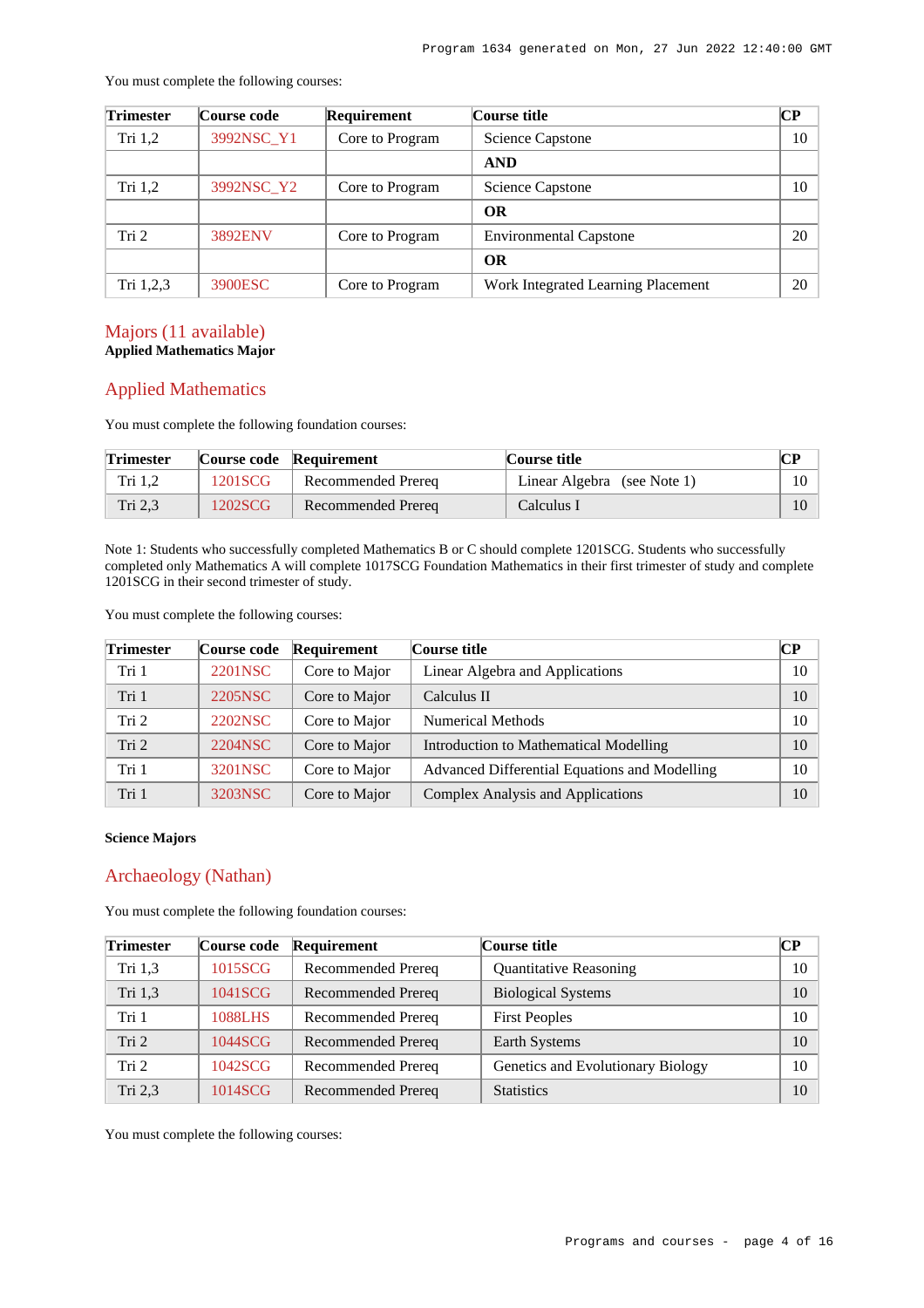| <b>Trimester</b> | Course code | Requirement   | Course title                            | $\bf CP$ |
|------------------|-------------|---------------|-----------------------------------------|----------|
| Tri 1            | 2303ENV     | Core to Major | Zoology                                 | 10       |
| Tri 1            | 2416ENV     | Core to Major | <b>Environmental Anthropology</b>       | 10       |
| Tri <sub>2</sub> | 2006ESC     | Core to Major | Archaeology: Discovering the Human Past | 10       |
| Tri 2            | 2061ESC     | Core to Major | Artefacts in Archaeology                | 10       |
| Tri 1            | 3067ESC     | Core to Major | Great Debates in Archaeology            | 10       |
| Tri 2            | 3065ESC     | Core to Major | Topics in Archaeology                   | 10       |

## Biochemistry and Molecular Biology

You must complete the following foundation courses:

| <b>Trimester</b> | Course code | Requirement           | Course title                                          | $\overline{\mathbf{C}\mathbf{P}}$ |
|------------------|-------------|-----------------------|-------------------------------------------------------|-----------------------------------|
| Tri 1,3          | 1015SCG     | Recommended<br>Prereq | <b>Quantitative Reasoning</b>                         | 10                                |
| Tri 1,3          | 1041SCG     | Recommended<br>Prereq | <b>Biological Systems</b>                             | 10                                |
| Tri 1,3          | 1023SCG     | Recommended<br>Prereq | Chemistry I (Gold Coast)                              | 10                                |
|                  |             |                       | <b>OR</b>                                             |                                   |
| Tri 1,3          | 1021SCG     | Recommended<br>Prereq | Chemistry 1A (Nathan)                                 | 10                                |
| Tri 2            | 1014NSC     | Recommended<br>Prereq | Fundamentals of Biochemistry (Nathan) (see Note<br>1) | 10                                |
|                  |             |                       | <b>OR</b>                                             |                                   |
| Tri 2            |             |                       | Listed first year course (Gold Coast)                 | 10                                |
| Tri 2            | 1042SCG     | Recommended<br>Prereq | Genetics and Evolutionary Biology                     | 10                                |
| Tri 2            | 1024SCG     | Recommended<br>Prereq | Chemistry II (Gold Coast)                             | 10                                |
|                  |             |                       | <b>OR</b>                                             |                                   |
| Tri 2            | 1022SCG     | Recommended<br>Prereq | Chemistry 1B<br>(Nathan)                              | 10                                |
| Tri $2,3$        | 1014SCG     | Recommended<br>Prereq | <b>Statistics</b>                                     | 10                                |

Note 1: 1014NSC Fundamentals of Biochemistry is a prerequisite for 2005NSC Protein Science and 2013NSC\_Y1&Y2 Biotechniques Laboratory. Nathan based students will need to take this course before moving to second year major courses.

You must complete the following courses: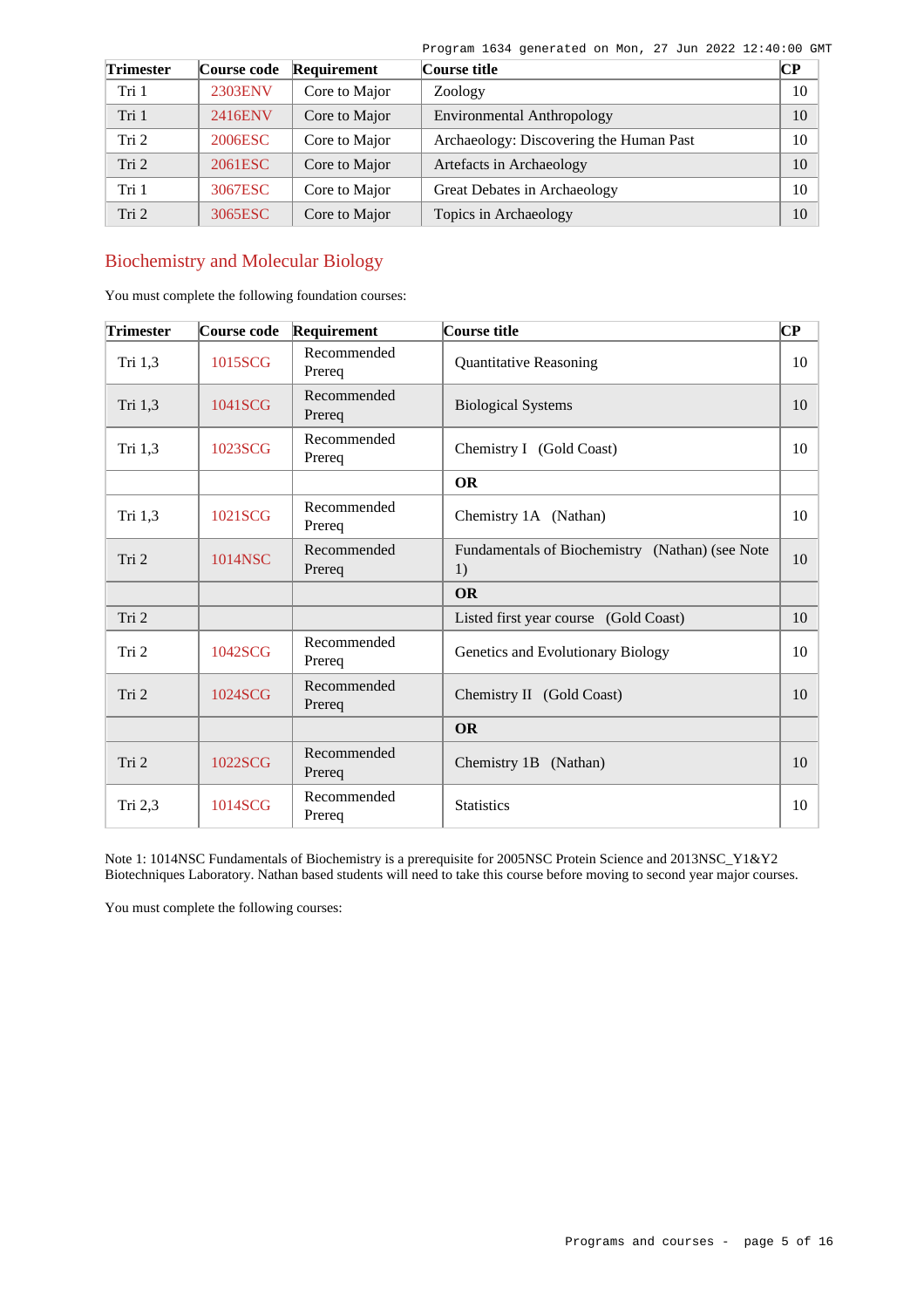| Trimester | Course code    | Requirement   | Course title                                          | $\overline{\mathbf{C}\mathbf{P}}$ |
|-----------|----------------|---------------|-------------------------------------------------------|-----------------------------------|
| Tri 1     | 2005NSC        | Core to Major | Protein Science (Nathan)                              | 10                                |
|           |                |               | <b>OR</b>                                             |                                   |
| Tri 1     | 2008MSC        | Core to Major | Structural Biochemistry (Gold Coast)                  | 10                                |
| Tri 2     | 2013NSC        | Core to Major | Biotechniques Laboratory (Nathan)                     | 10                                |
|           |                |               | <b>OR</b>                                             |                                   |
| Tri 2     | <b>2018NSC</b> | Core to Major | Biosciences Laboratory Skills (Gold Coast)            | 10                                |
| Tri 1     | 2003NSC        | Core to Major | Metabolism (Nathan)                                   | 10                                |
|           |                |               | <b>OR</b>                                             |                                   |
| Tri 2     | 2011MSC        | Core to Major | Metabolism (Gold Coast)                               | 10                                |
| Tri 2     | 2012NSC        | Core to Major | Molecular Biology (Nathan)                            | 10                                |
|           |                |               | <b>OR</b>                                             |                                   |
| Tri 1     | 3014MSC        | Core to Major | Molecular Biology (Gold Coast)                        | 10                                |
| Tri 1     | 3001NSC        | Core to Major | Molecular Cell Biology (Nathan)                       | 10                                |
|           |                |               | <b>OR</b>                                             |                                   |
| Tri 1     | 3016MSC        | Core to Major | Macromolecular and Cellular Biochemistry (Gold Coast) | 10                                |

You must complete 10 credit points from the following courses:

| <b>Trimester</b> | <b>Course code</b> | Requirement       | Course title                                       | $\bf CP$ |
|------------------|--------------------|-------------------|----------------------------------------------------|----------|
| Tri 1            | 3009NSC            | Elective to Major | Biomedical Sciences Laboratory (offered at Nathan) | 10       |
| Tri 2            | 3012MSC            | Elective to Major | Clinical Biochemistry (offered at Gold Coast)      | 10       |
| Tri <sub>2</sub> | 3013MSC            | Elective to Major | Infectious Disease (offered at Gold Coast)         | 10       |
| Tri 2            | 3022MSC            | Elective to Major | Molecular Medicine (offered at Gold Coast)         | 10       |
| Tri 1            | 3030NSC            | Elective to Major | Applied Bioinformatics (offered at Nathan)         | 10       |

## **Chemistry**

You must complete the following foundation courses:

| <b>Trimester</b> | Course code | Requirement               | Course title                               | $\bf CP$ |
|------------------|-------------|---------------------------|--------------------------------------------|----------|
| Tri $1,3$        | 1023SCG     | Recommended Prereq        | Chemistry I (Gold Coast)                   | 10       |
|                  |             |                           | <b>OR</b>                                  |          |
| Tri 1,3          | 1021SCG     | Recommended Prereq        | Chemistry 1A (Nathan)                      | 10       |
| Tri $1,2$        | 1201SCG     | Recommended Prereq        | Linear Algebra (Nathan) (see Note 1)       | 10       |
|                  |             |                           | <b>OR</b>                                  |          |
| Tri 1,3          | 1015SCG     | Recommended Prereq        | <b>Quantitative Reasoning</b> (Gold Coast) | 10       |
| Tri 2            | 1024SCG     | Recommended Prereq        | Chemistry II (Gold Coast)                  | 10       |
|                  |             |                           | <b>OR</b>                                  |          |
| Tri <sub>2</sub> | 1022SCG     | Recommended Prereq        | Chemistry 1B<br>(Nathan)                   | 10       |
| Tri 2,3          | 1202SCG     | <b>Recommended Prereq</b> | Calculus I                                 | 10       |
|                  |             |                           | <b>OR</b>                                  |          |
| Tri 2,3          | 1014SCG     | Recommended Prereq        | <b>Statistics</b>                          | 10       |

Note 1: Students who successfully completed Mathematics B or C should complete 1201SCG. Students who successfully completed only Mathematics A will complete 1017SCG Foundation Mathematics in their first trimester of study and complete 1201SCG in their second trimester of study.

You must complete 40 credit points from the following courses: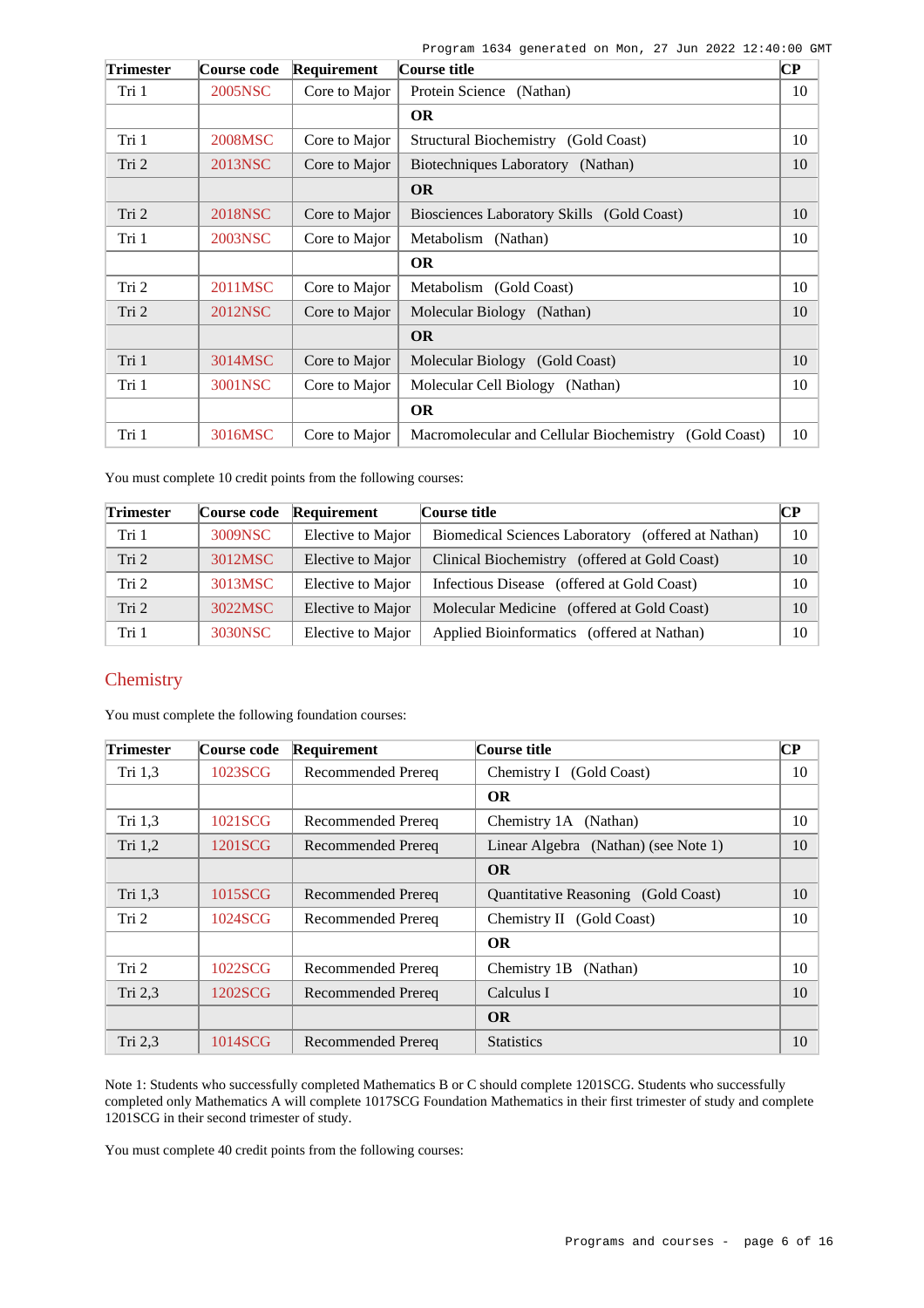| <b>Trimester</b> | Course code    | Requirement       | Course title                                        | $\bf CP$ |
|------------------|----------------|-------------------|-----------------------------------------------------|----------|
| Tri 1            | 2103NSC        | Elective to Major | Organic Chemistry<br>(Nathan)                       | 10       |
|                  |                |                   | <b>OR</b>                                           |          |
| Tri 1            | 2014MSC        | Elective to Major | Organic Chemistry (Gold Coast)                      | 10       |
| Tri 2            | <b>2209ENV</b> | Elective to Major | Environmental Chemistry (Nathan)                    | 10       |
|                  |                |                   | <b>OR</b>                                           |          |
| Tri 1            | 2203ENV        | Elective to Major | Environmental Chemistry and Monitoring (Gold Coast) | 10       |
| Tri 1            | 2101NSC        | Elective to Major | Inorganic Chemistry (Nathan)                        | 10       |
|                  |                |                   | <b>OR</b>                                           |          |
| Tri 2            | <b>2208ENV</b> | Elective to Major | Inorganic Chemistry (Gold Coast)                    | 10       |
| Tri 2            | 2102NSC        | Elective to Major | Spectroscopic and Molecular Analysis                | 10       |
| Tri 2            | 2106NSC        | Elective to Major | Physical and Analytical Chemistry (Nathan)          | 10       |
|                  |                |                   | <b>OR</b>                                           |          |
| Tri 2            | 2202ENV        | Elective to Major | Physical and Analytical Chemistry (Gold Coast)      | 10       |

You must complete 20 credit points from the following courses:

| <b>Trimester</b> | Course code    | Requirement          | Course title                                         | $\overline{\mathbf{C}\mathbf{P}}$ |
|------------------|----------------|----------------------|------------------------------------------------------|-----------------------------------|
| Tri 1            | 3431ENV        | Elective to<br>Major | Water Pollution Chemistry (Nathan)                   | 10                                |
|                  |                |                      | <b>OR</b>                                            |                                   |
| Tri 1            | <b>3201ENV</b> | Elective to<br>Major | Aquatic Chemistry and Pollution (Gold Coast)         | 10                                |
| Tri 1            | 3105NSC        | Elective to<br>Major | <b>Advanced Organic Chemistry</b>                    | 10                                |
| Tri 1            | 3103NSC        | Elective to<br>Major | NMR and Structural Chemistry (not offered from 2021) | 10                                |
|                  |                |                      | <b>OR</b>                                            |                                   |
| Tri 1            | 3225ENV        | Elective to<br>Major | NMR in Biological Systems                            | 10                                |
| Tri 2            | 3102NSC        | Elective to<br>Major | Advanced Analytical Chemistry (Nathan)               | 10                                |
|                  |                |                      | <b>OR</b>                                            |                                   |
| Tri 2            | <b>3202ENV</b> | Elective to<br>Major | Advanced Analytical Chemistry (Gold Coast)           | 10                                |

# Clinical Sciences (Nathan)

### **This major is offered on the Nathan campus only**

You must complete the following foundation courses: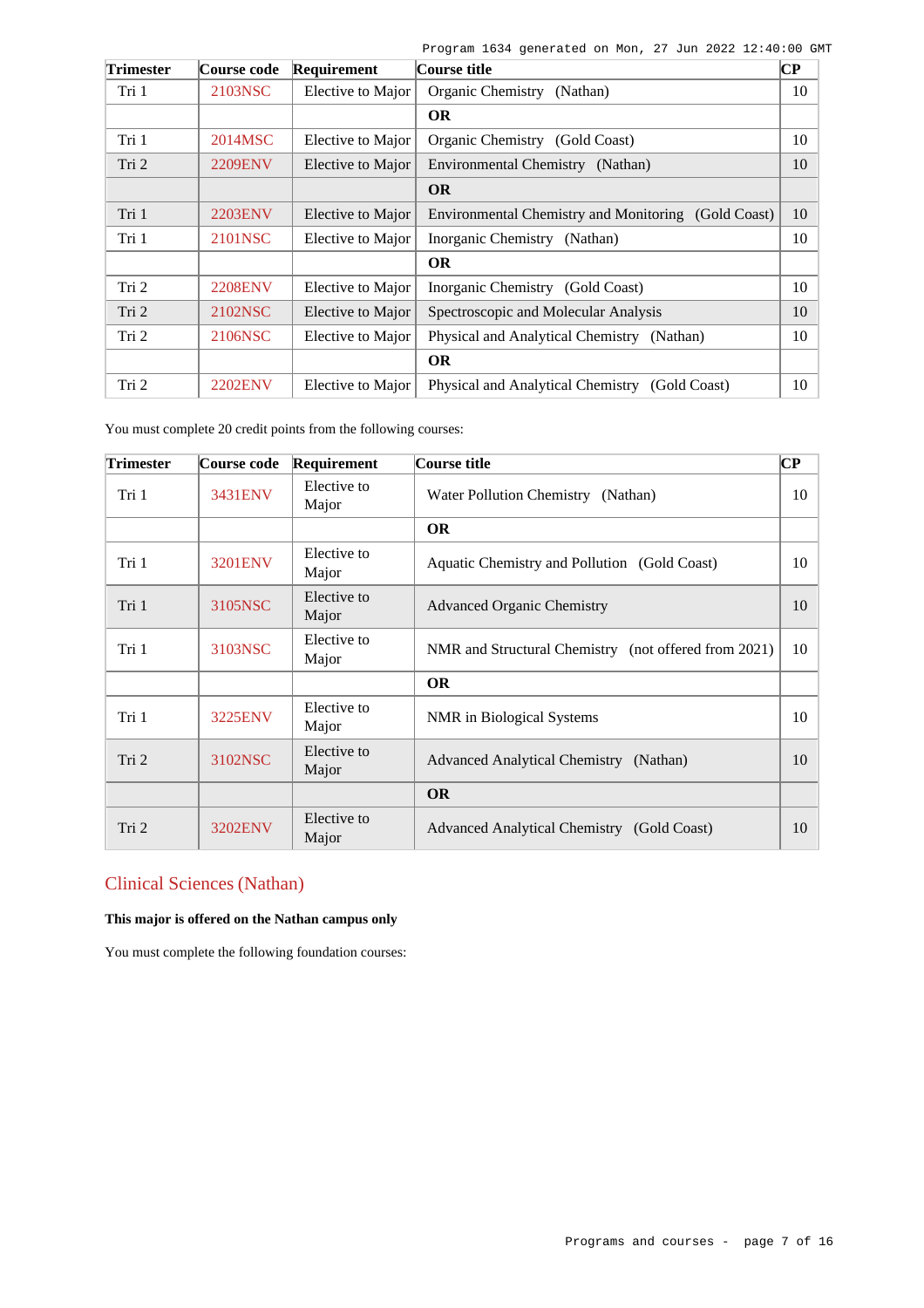| <b>Trimester</b> | Course code | Requirement           | Course title                                          | $\mathbf{C}\mathbf{P}$ |
|------------------|-------------|-----------------------|-------------------------------------------------------|------------------------|
| Tri 1,3          | 1015SCG     | Recommended<br>Prereq | <b>Quantitative Reasoning</b>                         | 10                     |
| Tri 1,3          | 1041SCG     | Recommended<br>Prereq | <b>Biological Systems</b>                             | 10                     |
| Tri 1,3          | 1021SCG     | Recommended<br>Prereq | Chemistry 1A (Nathan)                                 | 10                     |
|                  |             |                       | <b>OR</b>                                             |                        |
| Tri 1,3          | 1023SCG     | Recommended<br>Prereq | Chemistry I (Gold Coast)                              | 10                     |
| Tri 1            | 1001NSC     | Recommended<br>Prereq | Human Biology: from Cells to Systems (Nathan<br>only) | 10                     |
| Tri 2            | 1014NSC     | Recommended<br>Prereq | Fundamentals of Biochemistry (Nathan only)            | 10                     |
| Tri 2            | 1042SCG     | Recommended<br>Prereq | Genetics and Evolutionary Biology                     | 10                     |
| Tri 2            | 1022SCG     | Recommended<br>Prereq | Chemistry 1B<br>(Nathan)                              | 10                     |
|                  |             |                       | <b>OR</b>                                             |                        |
| Tri 2            | 1024SCG     | Recommended<br>Prereq | Chemistry II (Gold Coast)                             | 10                     |

You must complete the following courses:

| <b>Trimester</b> | Course code | Requirement   | Course title                                      | <b>CP</b> |
|------------------|-------------|---------------|---------------------------------------------------|-----------|
| Tri 2            | 2013NSC     | Core to Major | Biotechniques Laboratory<br>(Nathan)              | 10        |
|                  |             |               | <b>OR</b>                                         |           |
| Tri 2            | 2018NSC     | Core to Major | Biosciences Laboratory Skills (Gold Coast)        | 10        |
| Tri 1            | 2005NSC     | Core to Major | Protein Science (Nathan)                          | 10        |
|                  |             |               | <b>OR</b>                                         |           |
| Tri 1            | 2008MSC     | Core to Major | Structural Biochemistry (Gold Coast)              | 10        |
| Tri 1            | 2007NSC     | Core to Major | Human Anatomy                                     | 10        |
| Tri 2            | 2002NSC     | Core to Major | Human Physiology<br>(Nathan)                      | 10        |
| Tri 1            | 3009NSC     | Core to Major | <b>Biomedical Sciences Laboratory</b><br>(Nathan) | 10        |
| Tri 2            | 3014NSC     | Core to Major | <b>Advanced Physiology</b><br>(Nathan)            | 10        |

## Data Science

You must complete the following foundation courses:

| <b>Trimester</b> |         | Course code Requirement | Course title                  | CР |
|------------------|---------|-------------------------|-------------------------------|----|
| Tri 1.3          | 1015SCG | Recommended Prereq      | <b>Ouantitative Reasoning</b> | 10 |
| Tri 1            | 1811ICT | Recommended Prereq      | <b>Programming Principles</b> | 10 |
| Tri 2,3          | 1014SCG | Recommended Prereq      | <b>Statistics</b>             | 10 |

You must complete 30 credit points from the following second year courses:

| <b>Trimester</b> | Course code    | Requirement       | Course title                                   | $\bf CP$ |
|------------------|----------------|-------------------|------------------------------------------------|----------|
| Tri 1            | 2291ENV        | Elective to Major | <b>Applied Data Science</b>                    | $10-10$  |
| Tri 1            | 2814ICT        | Elective to Major | Data Management                                | 10       |
| Tri $1,3$        | 2107ENV        | Elective to Major | Introduction to Geographic Information Systems | 10       |
| Tri 1            | 2031ICT        | Elective to Major | Data Analytics Methods                         | 10       |
| Tri <sub>2</sub> | <b>2030ICT</b> | Elective to Major | Introduction to Big Data Analytics             | 10       |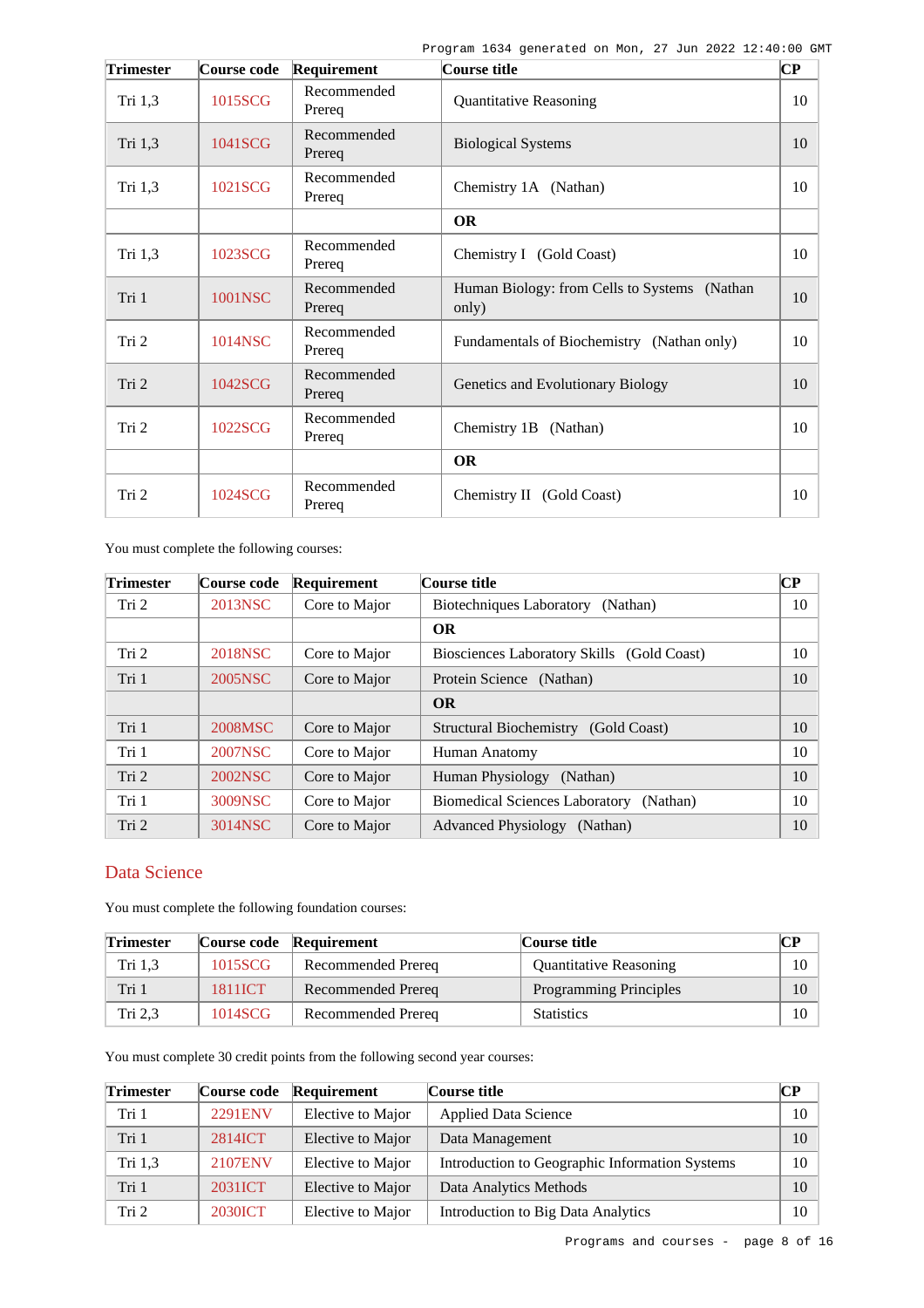| <b>Trimester</b> | Course code | Requirement       | Course title                        | $\bf CP$ |
|------------------|-------------|-------------------|-------------------------------------|----------|
| Tri 1            | 3030ICT     | Elective to Major | Data Analytics                      | 10       |
| Tri 1            | 4030ICT     | Elective to Major | Big Data Analytics and Social Media | 10       |
| Tri 2            | 3033ESC     | Elective to Major | <b>Environmental Data Analytics</b> | $10-10$  |
| Tri 2            | 3031ICT     | Elective to Major | <b>Applied Data Mining</b>          | 10       |

You must complete 30 credit points from the following third year courses:

# Geography

You must complete the following foundation courses:

| Trimester | Course code | <b>Requirement</b> | Course title                                 | CР |
|-----------|-------------|--------------------|----------------------------------------------|----|
| Tri 1,3   | 1015SCG     | Recommended Prereq | <b>Quantitative Reasoning</b>                | 10 |
| Tri 1,3   | 1041SCG     | Recommended Prereq | <b>Biological Systems</b>                    | 10 |
| Tri 1,3   | 1021SCG     | Recommended Prereq | Chemistry 1A<br>(Nathan)                     | 10 |
|           |             |                    | <b>OR</b>                                    |    |
| Tri $1,3$ | 1023SCG     | Recommended Prereq | Chemistry I<br>(Gold Coast)                  | 10 |
| Tri 1,3   | 1043SCG     | Recommended Prereq | Introduction to Environmental Sustainability | 10 |
| Tri $2,3$ | 1014SCG     | Recommended Prereq | <b>Statistics</b>                            | 10 |
| Tri 2     | 1044SCG     | Recommended Prereq | Earth Systems                                | 10 |

You must complete 40 credit points from the following courses:

| <b>Trimester</b> | Course code    | Requirement          | Course title                                                           | CР |
|------------------|----------------|----------------------|------------------------------------------------------------------------|----|
| Tri 1            | <b>2107ENV</b> | Elective to<br>Major | Introduction to Geographic Information Systems                         | 10 |
| Tri 1            | <b>2071ENV</b> | Elective to<br>Major | Soils and Geomorphology (offered at Nathan only)                       | 10 |
| Tri 1            | 2416ENV        | Elective to<br>Major | <b>Environmental Anthropology</b>                                      | 10 |
| Tri 2            | <b>2209ENV</b> | Elective to<br>Major | Environmental Chemistry (Nathan)                                       | 10 |
|                  |                |                      | <b>OR</b>                                                              |    |
| Tri 1            | <b>2203ENV</b> | Elective to<br>Major | Environmental Chemistry and Monitoring (Gold Coast)                    | 10 |
| Tri 2            | <b>2221ENV</b> | Elective to<br>Major | Environmental Politics and Policy (not offered in 2021)                | 10 |
|                  |                |                      | <b>OR</b>                                                              |    |
| Tri 2            | 2313AFE        | Elective to<br>Major | <b>Environmental and Energy Economics</b>                              | 10 |
|                  |                |                      | <b>OR</b>                                                              |    |
| Tri 1,3          | 2004GIR        | Elective to<br>Major | The Government Business Nexus: Intervening, Lobbying<br>and Responding | 10 |
| Tri 2            | <b>2281ENV</b> | Elective to<br>Major | Economics and the Environment                                          | 10 |
| Tri 2            | <b>2304ENV</b> | Elective to<br>Major | Rivers and Catchments (offered at Nathan only)                         | 10 |
| Tri 2,3          | <b>2212ENV</b> | Elective to<br>Major | Ecotox and Impact Assessment (offered online)                          | 10 |

You must complete 20 credit points from the following courses: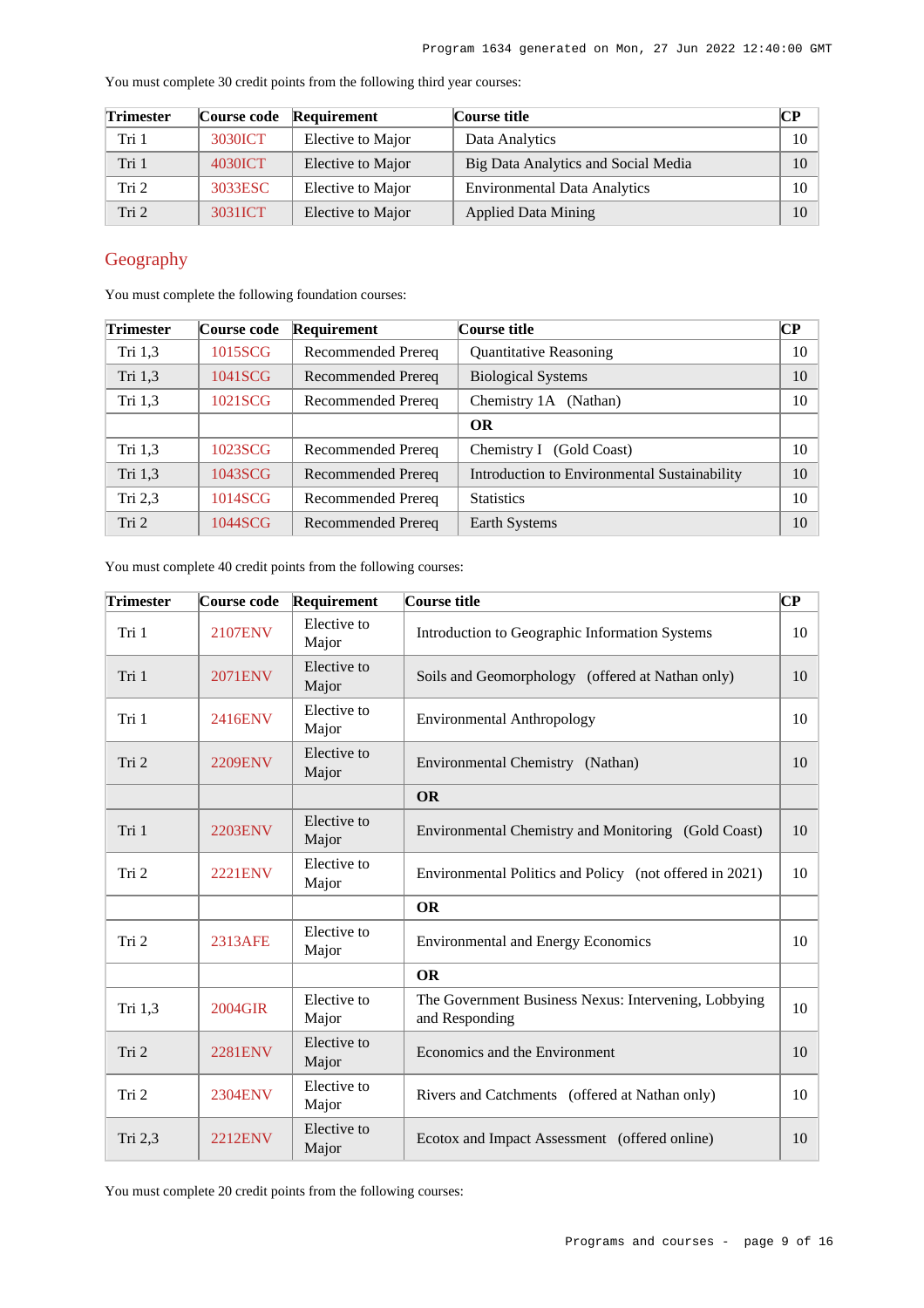| <b>Trimester</b> | Course code | Requirement          | Course title                                                                 | $\overline{\mathbf{C}\mathbf{P}}$ |
|------------------|-------------|----------------------|------------------------------------------------------------------------------|-----------------------------------|
| Tri 1            | 3431ENV     | Elective to<br>Major | Water Pollution Chemistry (Nathan)                                           | 10                                |
|                  |             |                      | <b>OR</b>                                                                    |                                   |
| Tri 1            | 3201ENV     | Elective to<br>Major | Aquatic Chemistry and Pollution (Gold Coast)                                 | 10                                |
| Tri 1            | 3307ENV     | Elective to<br>Major | Environmental and Social Futures (not offered in 2021)                       | 10                                |
|                  |             |                      | <b>OR</b>                                                                    |                                   |
| Tri 1,3          | 4118ENV     | Elective to<br>Major | Policymaking and Planning for Climate Change                                 | 10                                |
| Tri 2            | 3441ENV     | Elective to<br>Major | Land Degradation and Catchment Management (offered<br>at Nathan only)        | 10                                |
| Tri 2            | 3306ENV     | Elective to<br>Major | <b>Environmental Management</b>                                              | 10                                |
| Tri 2            | 3119MED     | Elective to<br>Major | Environmental Toxicology and Risk Assessment (offered<br>at Gold Coast only) | 10                                |
| Tri 2            | 3418ENV     | Elective to<br>Major | Spatial Modelling (not offered from 2021)                                    | 10                                |
|                  |             |                      | <b>OR</b>                                                                    |                                   |
| Tri 2            | 3033ESC     | Elective to<br>Major | <b>Environmental Data Analytics</b>                                          | 10                                |

# Marine Biology (Gold Coast)

**This major is available on the Gold Coast campus only.**

You must complete the following foundation courses:

| <b>Trimester</b> | Course code    | Requirement        | Course title                                 | CР |
|------------------|----------------|--------------------|----------------------------------------------|----|
| Tri $1,3$        | 1015SCG        | Recommended Prereq | <b>Quantitative Reasoning</b>                | 10 |
| Tri 1,3          | 1041SCG        | Recommended Prereq | <b>Biological Systems</b>                    | 10 |
| Tri $1,3$        | 1023SCG        | Recommended Prereq | Chemistry I                                  | 10 |
|                  |                |                    | <b>OR</b>                                    |    |
| Tri 1,3          | 1021SCG        | Recommended Prereq | Chemistry $1A$ (from 2021)                   | 10 |
| Tri 1            | <b>1007ENV</b> | Recommended Prereq | Introduction to Marine Science               | 10 |
| Tri $1,3$        | 1043SCG        | Recommended Prereq | Introduction to Environmental Sustainability | 10 |
| Tri $2,3$        | 1014SCG        | Recommended Prereq | <b>Statistics</b>                            | 10 |
| Tri 2            | 1042SCG        | Recommended Prereq | Genetics and Evolutionary Biology            | 10 |

You must complete 40 credit points from the following courses:

| <b>Trimester</b> | Course code    | Requirement       | Course title                                     | CР |
|------------------|----------------|-------------------|--------------------------------------------------|----|
| Tri 1            | <b>2291ENV</b> | Elective to Major | <b>Applied Data Science</b>                      | 10 |
| Tri 1            | <b>2804ENV</b> | Elective to Major | <b>Coastal Environments</b>                      | 10 |
| Tri 2            | 2305ENV        | Elective to Major | Marine Megafauna: Sentinels of the Sea           | 10 |
| Tri 2            | 2603ENV        | Elective to Major | Ecology                                          | 10 |
|                  |                |                   | <b>OR</b>                                        |    |
| Tri <sub>2</sub> | 2051ENV        | Elective to Major | (Nathan) from $2021$ )<br>Ecology                | 10 |
| Tri $2,3$        | 2212ENV        | Elective to Major | Ecotox and Impact Assessment<br>(offered online) | 10 |

You must complete 20 credit points from the following courses: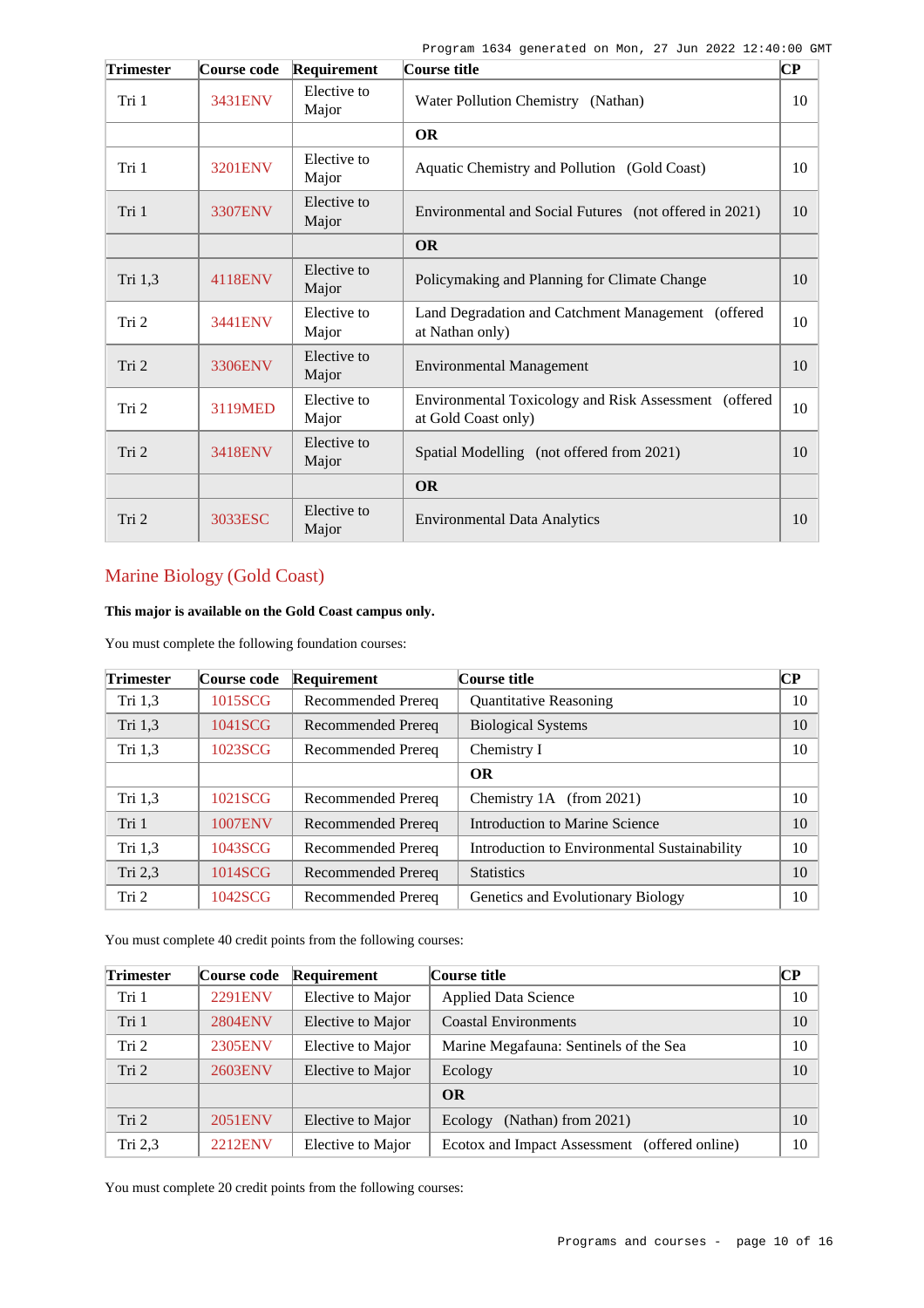| <b>Trimester</b> |         | Course code Requirement | Course title                                |    |
|------------------|---------|-------------------------|---------------------------------------------|----|
| Tri 1            | 3801ENV | Core to Major           | Estuarine Ecology (Gold Coast)              | 10 |
| Tri 2            | 3332ENV | Core to Major           | Marine Conservation and Resource Management | 10 |
| Tri 1            | 3805ESC | Core to Major           | Coral Reefs                                 | 10 |

# Microbiology (Nathan)

### **This major is available on the Nathan campus only.**

You must complete the following foundation courses:

| <b>Trimester</b> | Course code | Requirement               | Course title                             | $\overline{\mathbf{CP}}$ |
|------------------|-------------|---------------------------|------------------------------------------|--------------------------|
| Tri $1,3$        | 1015SCG     | Recommended Prereq        | <b>Quantitative Reasoning</b>            | 10                       |
| Tri 1,3          | 1041SCG     | Recommended Prereq        | <b>Biological Systems</b>                | 10                       |
| Tri $1,3$        | 1021SCG     | Recommended Prereq        | Chemistry 1A (Nathan)                    | 10                       |
|                  |             |                           | <b>OR</b>                                |                          |
| Tri 1,3          | 1023SCG     | Recommended Prereq        | Chemistry I (Gold Coast) (from 2021)     | 10                       |
| Tri 2            | 1014NSC     | Recommended Prereq        | Fundamentals of Biochemistry (Nathan)    | 10                       |
| Tri 2            | 1042SCG     | <b>Recommended Prereq</b> | Genetics and Evolutionary Biology        | 10                       |
| Tri 2,3          | 1014SCG     | Recommended Prereq        | <b>Statistics</b>                        | 10                       |
| Tri 2            | 1022SCG     | Recommended Prereq        | Chemistry 1B<br>(Nathan)                 | 10                       |
|                  |             |                           | <b>OR</b>                                |                          |
| Tri 2            | 1024SCG     | Recommended Prereq        | (Gold Coast) (from 2021)<br>Chemistry II | 10                       |

You must complete the following courses:

| <b>Trimester</b> | Course code | Requirement   | Course title                                            | <b>CP</b> |
|------------------|-------------|---------------|---------------------------------------------------------|-----------|
| Tri 2            | 2013NSC     | Core to Major | <b>Biotechniques Laboratory</b><br>(Nathan)             | 10        |
|                  |             |               | <b>OR</b>                                               |           |
| Tri 2            | 2018NSC     | Core to Major | Biosciences Laboratory Skills (Gold Coast) (from 2021)  | 10        |
| Tri 1            | 2005NSC     | Core to Major | Protein Science (Nathan)                                | 10        |
|                  |             |               | <b>OR</b>                                               |           |
| Tri 1            | 2008MSC     | Core to Major | Structural Biochemistry (Gold Coast) (from 2021)        | 10        |
| Tri 1            | 2008NSC     | Core to Major | General Microbiology<br>(Nathan)                        | 10        |
| Tri 2            | 2010NSC     | Core to Major | Applied Microbiology<br>(Nathan)                        | 10        |
| Tri 2            | 3018NSC     | Core to Major | Microbiology Laboratory (Nathan)                        | 10        |
| Tri 2            | 3020NSC     | Core to Major | <b>Techniques in Molecular Microbiology</b><br>(Nathan) | 10        |

## Wildlife Biology

You must complete the following foundation courses:

| <b>Trimester</b> | Course code | Requirement        | Course title                                 | $\bf CP$ |
|------------------|-------------|--------------------|----------------------------------------------|----------|
| Tri $1,3$        | 1015SCG     | Recommended Prereq | <b>Quantitative Reasoning</b>                | 10       |
| Tri 1,3          | 1041SCG     | Recommended Prereq | <b>Biological Systems</b>                    | 10       |
| Tri $1,3$        | 1023SCG     | Recommended Prereq | Chemistry I (Gold Coast)                     | 10       |
|                  |             |                    | <b>OR</b>                                    |          |
| Tri $1,3$        | 1021SCG     | Recommended Prereq | Chemistry 1A (Nathan)                        | 10       |
| Tri 1,3          | 1043SCG     | Recommended Prereq | Introduction to Environmental Sustainability | 10       |
| Tri 2            | 1042SCG     | Recommended Prereq | Genetics and Evolutionary Biology            | 10       |
| Tri 2,3          | 1014SCG     | Recommended Prereq | <b>Statistics</b>                            | 10       |
| Tri 2            | 1044SCG     | Recommended Prereq | Earth Systems                                | 10       |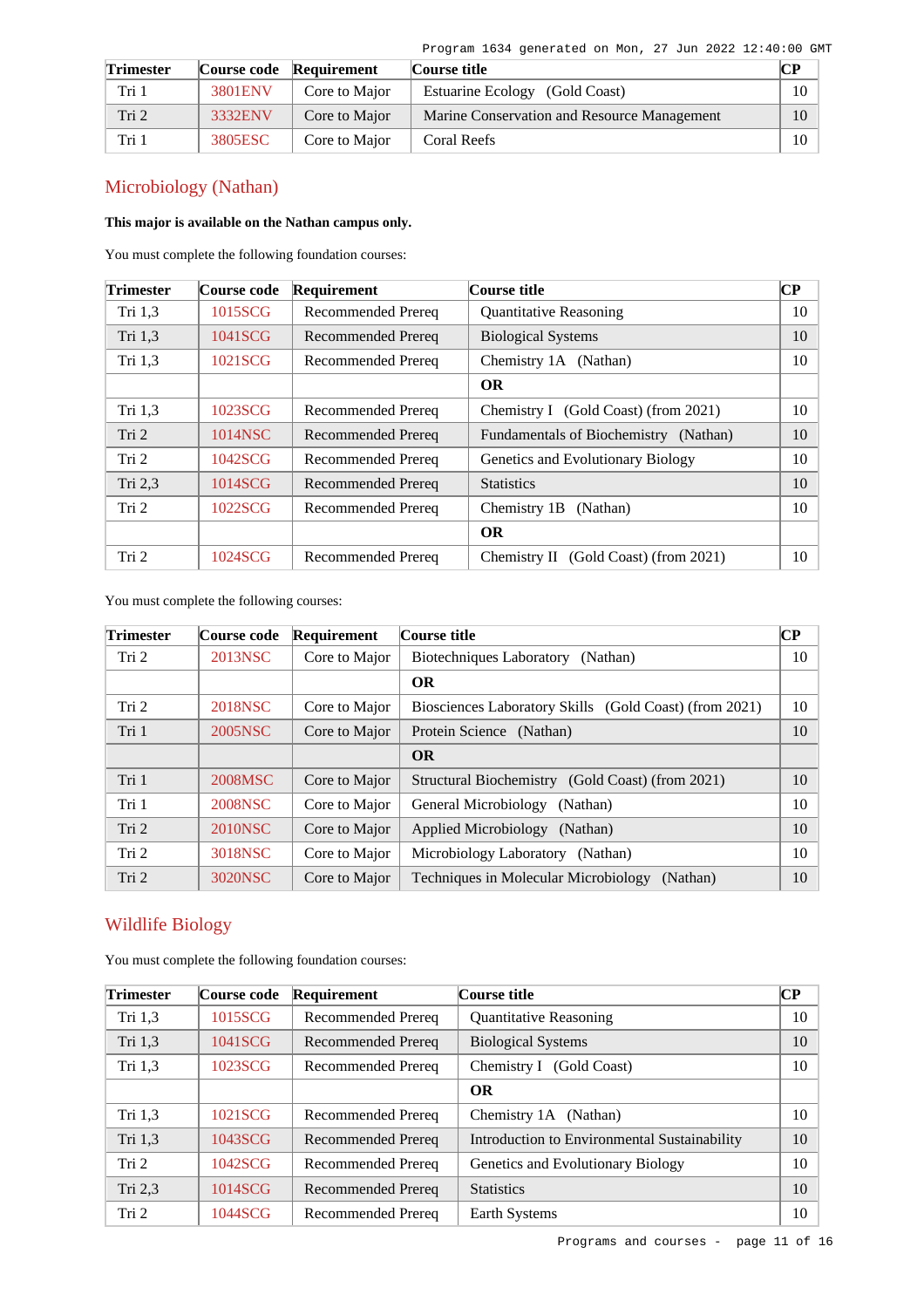| <b>Trimester</b> | Course code    | Requirement   | Course title                           | $\mathbf{C}\mathbf{P}$ |
|------------------|----------------|---------------|----------------------------------------|------------------------|
| Tri 1            | <b>2291ENV</b> | Core to Major | <b>Applied Data Science</b>            | 10                     |
| Tri 1            | 2303ENV        | Core to Major | Zoology                                | 10                     |
| Tri 2            | <b>2051ENV</b> | Core to Major | (Nathan)<br>Ecology                    | 10                     |
|                  |                |               | <b>OR</b>                              |                        |
| Tri 2            | 2603ENV        | Core to Major | (Gold Coast)<br>Ecology                | 10                     |
| Tri 2            | 2702ENV        | Core to Major | <b>Botany</b>                          | 10                     |
| Tri 1            | 3606ENV        | Core to Major | <b>Conservation Biology</b>            | 10                     |
| Tri 2            | <b>3308ENV</b> | Core to Major | <b>Emerging Topics in Conservation</b> | 10                     |

You must complete the following courses:

## Physics

You must complete the following foundation courses:

| <b>Trimester</b> | Course code | Requirement        | <b>Course title</b>         | $\bf CP$ |
|------------------|-------------|--------------------|-----------------------------|----------|
| Tri $1,2$        | 1201SCG     | Recommended Prereq | Linear Algebra (see Note 1) | 10       |
| Tri 1,2          | 1031SCG     | Recommended Prereq | Physics 1A                  | 10       |
| Tri 2,3          | 1202SCG     | Recommended Prereq | Calculus I                  | 10       |
| Tri <sub>2</sub> | 1032SCG     | Recommended Prereq | Physics 1B                  | 10       |

Note 1: Students who successfully completed Mathematics B or C should complete 1201SCG. Students who successfully completed only Mathematics A will complete 1017SCG Foundation Mathematics in their first trimester of study in place of an elective course and then complete 1201SCG in their second trimester of study.

You must complete the following courses:

| <b>Trimester</b> | Course code | Requirement   | Course title                                           | $\overline{\mathbf{CP}}$ |
|------------------|-------------|---------------|--------------------------------------------------------|--------------------------|
| Tri 1            | 2304NSC     | Core to Major | Statistical and Solid State II (not offered from 2021) | 10                       |
|                  |             |               | <b>OR</b>                                              |                          |
| Tri 2            | 2307ESC     | Core to Major | <b>Analytical and Statistical Mechanics</b>            | 10                       |
| Tri 1            | 2302NSC     | Core to Major | <b>Modern Physics Laboratory</b>                       | 10                       |
| Tri 1            | 2305NSC     | Core to Major | Quantum Mechanics, Relativity and Elementary Particles | 10                       |
| Tri 2            | 2301NSC     | Core to Major | Electromagnetism and Optics                            | 10                       |
| Tri 1            | 3301NSC     | Core to Major | <b>Quantum Physics III</b>                             | 10                       |
| Tri 2            | 3304NSC     | Core to Major | Physics Laboratory III                                 | 10                       |
| Tri 2            | 3309ESC     | Core to Major | <b>Condensed Matter Physics</b>                        | 10                       |

## Electives (1 available) Free-choice electives (Science)

You may select free-choice electives from the list below or any [Undergraduate free-choice elective/s](https://www148.griffith.edu.au/programs-courses/Search/Results?SearchRequestType=CourseCatalogue&AcademicCareerName=UGRD&IsFreeChoiceElective=True) offered across the University provided prerequisites are met. If you require guidance, please liaise with your Program Director.

| <b>Trimester</b> |         | Course code Requirement | Course title                            | CР |
|------------------|---------|-------------------------|-----------------------------------------|----|
| Tri <sub>2</sub> | 2006ESC | Free-choice<br>Elective | Archaeology: Discovering the Human Past | 10 |
| Tri 2            | 2002NSC | Free-choice<br>Elective | Human Physiology                        | 10 |
| Tri 1            | 2000MSC | Free-choice<br>Elective | <b>Molecular Genetics</b>               | 10 |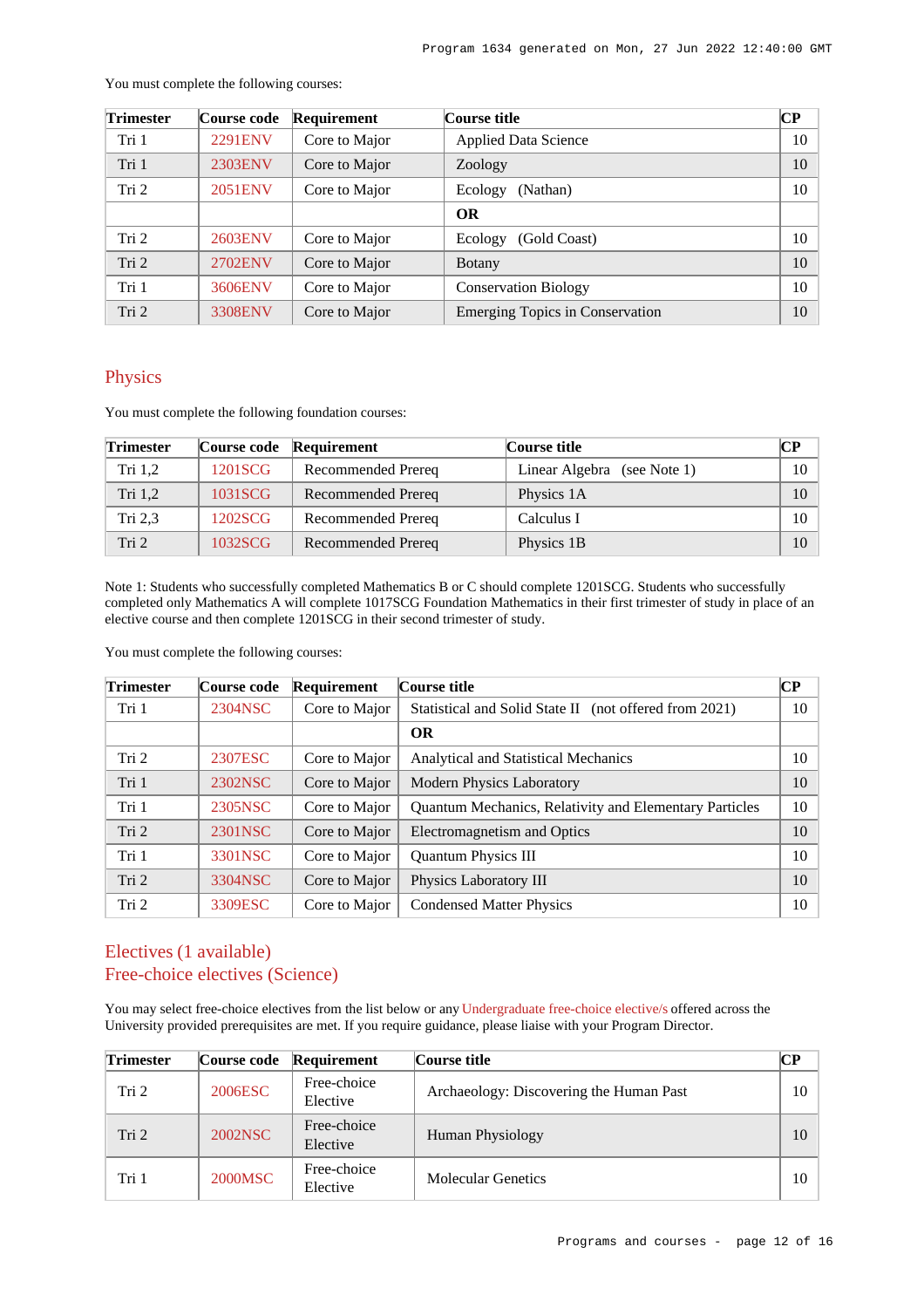| <b>Trimester</b> | <b>Course code</b> | Requirement             | Course title                                   | CР |
|------------------|--------------------|-------------------------|------------------------------------------------|----|
| Tri 1            | 2003NSC            | Free-choice<br>Elective | Metabolism                                     | 10 |
| Tri 2            | 2003MSC            | Free-choice<br>Elective | <b>Fundamentals of Microbiology</b>            | 10 |
| Tri 1            | 2005NSC            | Free-choice<br>Elective | Protein Science                                | 10 |
| Tri 2            | 2007MSC            | Free-choice<br>Elective | Microbiology                                   | 10 |
| Tri 1            | 2007NSC            | Free-choice<br>Elective | Human Anatomy                                  | 10 |
| Tri 1            | 2008MSC            | Free-choice<br>Elective | <b>Structural Biochemistry</b>                 | 10 |
| Tri 1            | <b>2008NSC</b>     | Free-choice<br>Elective | General Microbiology                           | 10 |
| Tri 2            | 2010NSC            | Free-choice<br>Elective | <b>Applied Microbiology</b>                    | 10 |
| Tri 2            | 2012NSC            | Free-choice<br>Elective | Molecular Biology                              | 10 |
| Tri 2            | 2013NSC            | Free-choice<br>Elective | Biotechniques Laboratory (Nathan)              | 10 |
|                  |                    |                         | courseLineOperator                             |    |
| Tri 2            | 2018NSC            | Free-choice<br>Elective | Biosciences Laboratory Skills (Gold Coast)     | 10 |
| Tri 1,2 or 3     | 2043IBA            | Free-choice<br>Elective | Innovation, Creativity and Entrepreneurship    | 10 |
| Tri 2            | 2051ENV            | Free-choice<br>Elective | Ecology                                        | 10 |
| Tri 2            | 2061ESC            | Free-choice<br>Elective | Artefacts in Archaeology                       | 10 |
| Tri 1            | <b>2071ENV</b>     | Free-choice<br>Elective | Soils and Geomorphology                        | 10 |
| Tri 1            | 2101NSC            | Free-choice<br>Elective | Inorganic Chemistry (Nathan)                   | 10 |
|                  |                    |                         | courseLineOperator                             |    |
| Tri 1            | <b>2208ENV</b>     | Free-choice<br>Elective | Inorganic Chemistry (Gold Coast)               | 10 |
| Tri 2            | 2102NSC            | Free-choice<br>Elective | Spectroscopic and Molecular Analysis           | 10 |
| Tri 1            | 2103NSC            | Free-choice<br>Elective | Organic Chemistry (Nathan)                     | 10 |
|                  |                    |                         | courseLineOperator                             |    |
| Tri 1            | 2014MSC            | Free-choice<br>Elective | Organic Chemistry (Gold Coast)                 | 10 |
| Tri 2            | 2106NSC            | Free-choice<br>Elective | Physical and Analytical Chemistry              | 10 |
| Tri 1            | 2107ENV            | Free-choice<br>Elective | Introduction to Geographic Information Systems | 10 |
| Tri 1            | 2201NSC            | Free-choice<br>Elective | Linear Algebra and Applications                | 10 |
| Tri 2            | <b>2202ENV</b>     | Free-choice<br>Elective | Physical and Analytical Chemistry              | 10 |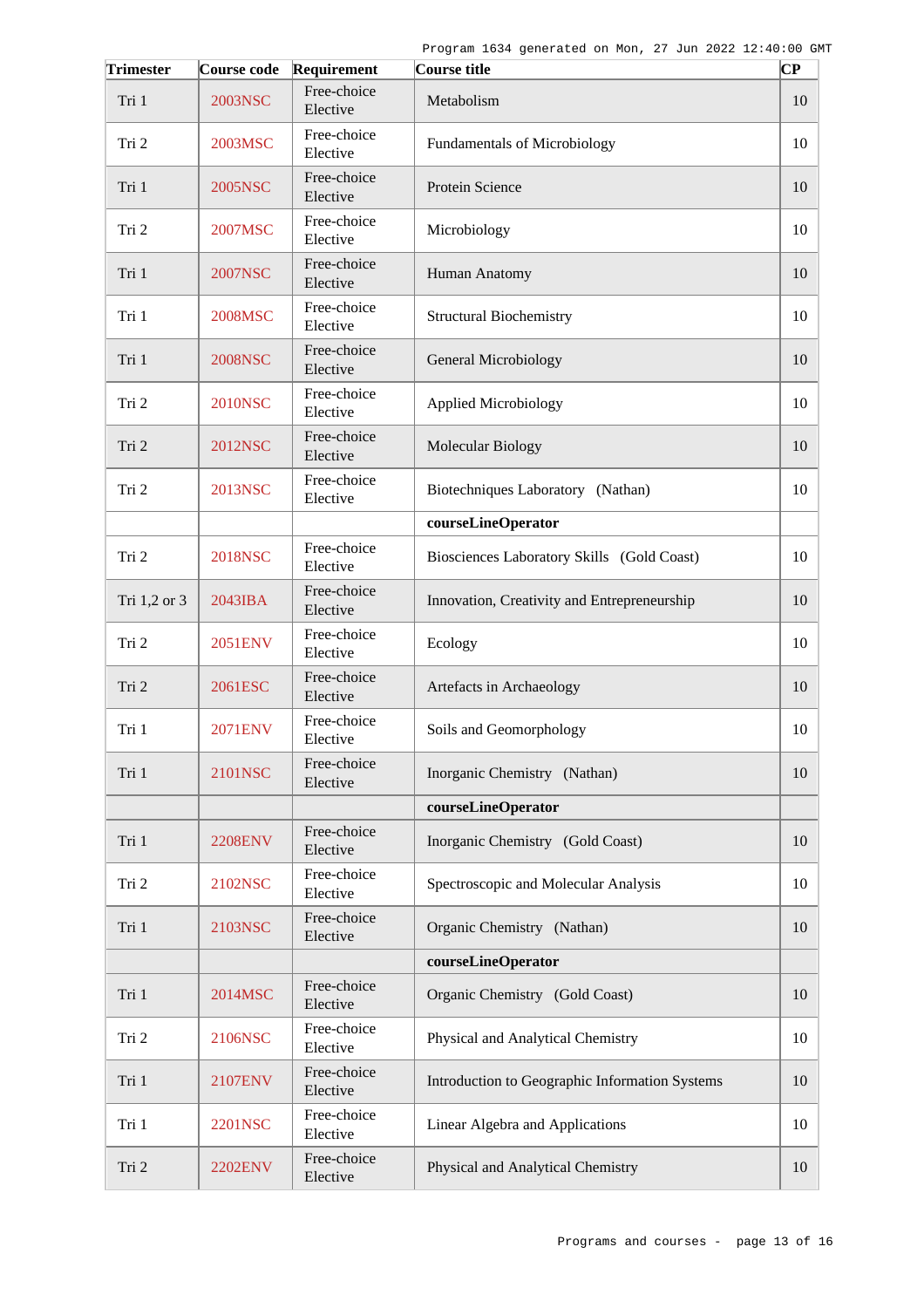| <b>Trimester</b> | Course code    | Requirement             | Course title                                                           | CP |
|------------------|----------------|-------------------------|------------------------------------------------------------------------|----|
| Tri 2            | <b>2202NSC</b> | Free-choice<br>Elective | <b>Numerical Methods</b>                                               | 10 |
| Tri 1            | 2203ENV        | Free-choice<br>Elective | Environmental Chemistry and Monitoring (Gold Coast)                    | 10 |
|                  |                |                         | courseLineOperator                                                     |    |
| Tri 2            | <b>2209ENV</b> | Free-choice<br>Elective | Environmental Chemistry (Nathan)                                       | 10 |
| Tri 2            | 2204NSC        | Free-choice<br>Elective | Introduction to Mathematical Modelling                                 | 10 |
| Tri 1            | 2205NSC        | Free-choice<br>Elective | Calculus II                                                            | 10 |
| Tri 2            | <b>2221ENV</b> | Free-choice<br>Elective | Environmental Politics and Policy (not offered in 2021)                | 10 |
|                  |                |                         | courseLineOperator                                                     |    |
| Tri 1,3          | 2004GIR        | Free-choice<br>Elective | The Government Business Nexus: Intervening,<br>Lobbying and Responding | 10 |
| Tri 2            | 2251ENV        | Free-choice<br>Elective | Animal Diversity (Nathan) (not offered from 2021)                      | 10 |
|                  |                |                         | courseLineOperator                                                     |    |
| Tri 1            | 2303ENV        | Free-choice<br>Elective | Zoology                                                                | 10 |
| Tri 2            | 2702ENV        | Free-choice<br>Elective | Botany                                                                 | 10 |
| Tri 2            | <b>2281ENV</b> | Free-choice<br>Elective | Economics and the Environment                                          | 10 |
| Tri 1            | 2291ENV        | Free-choice<br>Elective | <b>Applied Data Science</b>                                            | 10 |
| Tri 2            | 2301NSC        | Free-choice<br>Elective | Electromagnetism and Optics                                            | 10 |
| Tri 1,2          | 2302NSC        | Free-choice<br>Elective | <b>Modern Physics Laboratory</b>                                       | 10 |
| Tri 2            | <b>2304ENV</b> | Free-choice<br>Elective | <b>Rivers and Catchments</b>                                           | 10 |
| Tri $1,2$        | 2304NSC        | Free-choice<br>Elective | Statistical and Solid State II (not offered from 2021)                 | 10 |
| Tri 2            | 2307ESC        | Free-choice<br>Elective | Analytical and Statistical Mechanics                                   | 10 |
| Tri 2,3          | 2305ENV        | Free-choice<br>Elective | Marine Megafauna: Sentinels of the Sea                                 | 10 |
| Tri 1            | 2305NSC        | Free-choice<br>Elective | Quantum Mechanics, Relativity and Elementary<br>Particles              | 10 |
| Tri 1            | 2416ENV        | Free-choice<br>Elective | <b>Environmental Anthropology</b>                                      | 10 |
| Tri 1            | <b>2804ENV</b> | Free-choice<br>Elective | <b>Coastal Environments</b>                                            | 10 |
| Tri 2            | <b>2803ENV</b> | Free-choice<br>Elective | Marine Biodiscovery                                                    | 10 |
| Tri 2,3          | 2212ENV        | Free-choice<br>Elective | Ecotox and Impact Assessment (offered online)                          | 10 |
| Tri 2            | <b>2810ICT</b> | Free-choice<br>Elective | Software Technologies                                                  | 10 |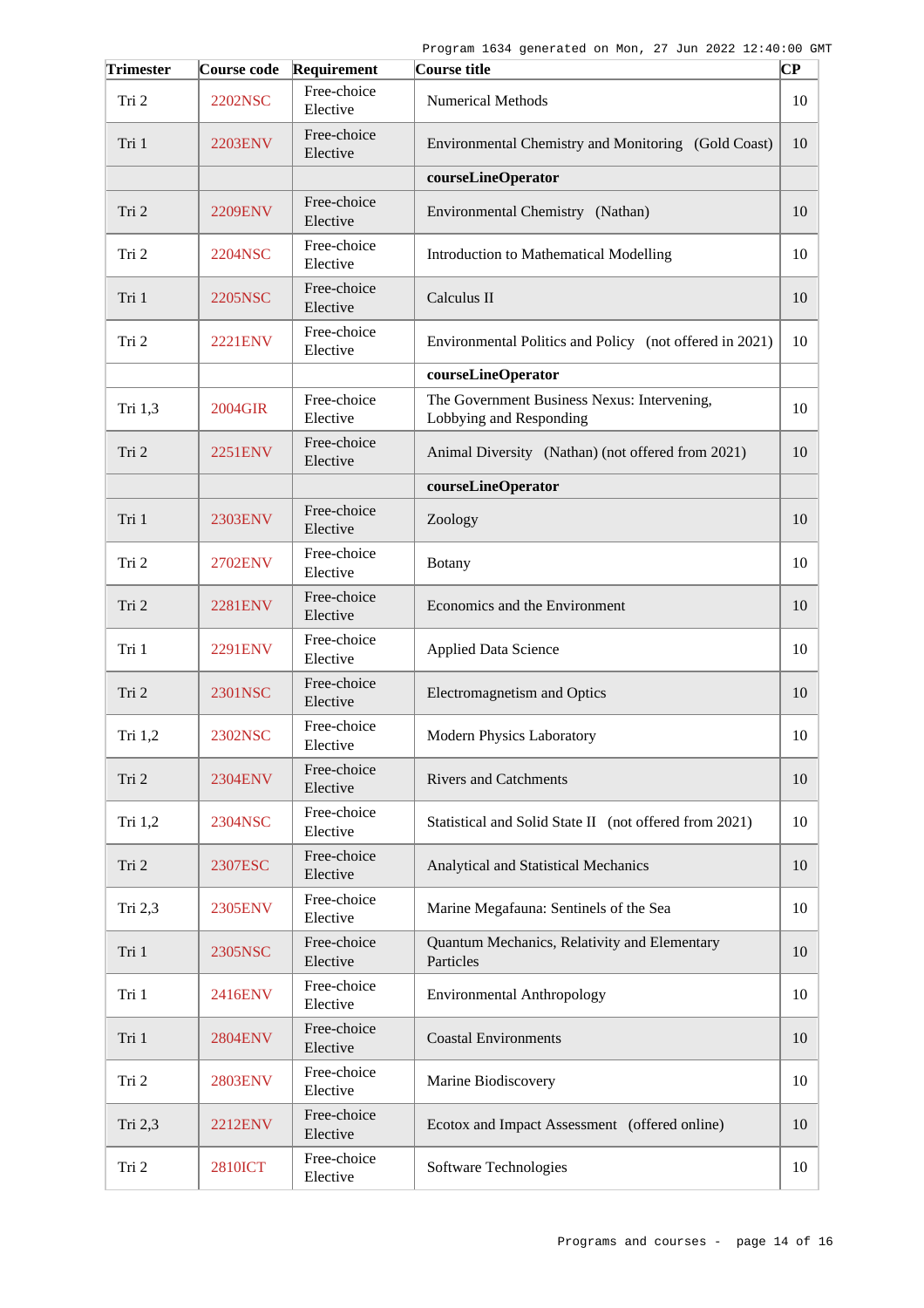| <b>Trimester</b> | Course code    | Requirement             | Course title                                                        | $ {\bf CP}$ |
|------------------|----------------|-------------------------|---------------------------------------------------------------------|-------------|
| Tri 2            | 2703ICT        | Free-choice<br>Elective | <b>Web Application Development</b>                                  | 10          |
| Tri $1,2$        | 3001NSC        | Free-choice<br>Elective | Molecular Cell Biology (Nathan)                                     | 10          |
|                  |                |                         | courseLineOperator                                                  |             |
| Tri 1            | 3016MSC        | Free-choice<br>Elective | Macromolecular and Cellular Biochemistry (Gold<br>Coast)            | 10          |
| Tri 1            | 3004MSC        | Free-choice<br>Elective | Immunology                                                          | 10          |
| Tri 2            | 3012MSC        | Free-choice<br>Elective | Clinical Biochemistry (offered at Gold Coast)                       | 10          |
|                  |                |                         | courseLineOperator                                                  |             |
| Tri 1            | 3009NSC        | Free-choice<br>Elective | Biomedical Sciences Laboratory (offered at Nathan)                  | 10          |
| Tri 1            | 3006MSC        | Free-choice<br>Elective | <b>Clinical Microbiology</b>                                        | 10          |
| Tri 1            | 3009NSC        | Free-choice<br>Elective | <b>Biomedical Sciences Laboratory</b>                               | 10          |
| Tri 2            | 3012MSC        | Free-choice<br>Elective | <b>Clinical Biochemistry</b>                                        | 10          |
| Tri 2            | 3013MSC        | Free-choice<br>Elective | <b>Infectious Disease</b>                                           | 10          |
| Tri 2            | 3014NSC        | Free-choice<br>Elective | <b>Advanced Physiology</b>                                          | 10          |
| Tri 2            | 3018NSC        | Free-choice<br>Elective | Microbiology Laboratory                                             | 10          |
| Tri 2            | 3020NSC        | Free-choice<br>Elective | Techniques in Molecular Microbiology                                | 10          |
| Tri 2            | 3022MSC        | Free-choice<br>Elective | Molecular Medicine                                                  | 10          |
| Tri 2,3          | 2034IBA        | Free-choice<br>Elective | <b>Griffith Innovation Challenge</b>                                | 10          |
| Tri 2            | 3102NSC        | Free-choice<br>Elective | Advanced Analytical Chemistry (Nathan)                              | 10          |
|                  |                |                         | courseLineOperator                                                  |             |
| Tri 2            | <b>3202ENV</b> | Free-choice<br>Elective | Advanced Analytical Chemistry (Gold Coast)                          | 10          |
| Tri 1            | 3103NSC        | Free-choice<br>Elective | NMR and Structural Chemistry (Nathan) (not offered<br>from $2021$ ) | 10          |
| Tri 1            | 3225ENV        | Free-choice<br>Elective | NMR in Biological Systems                                           | 10          |
| Tri 1            | 3105NSC        | Free-choice<br>Elective | <b>Advanced Organic Chemistry</b>                                   | 10          |
| Tri 2            | 3119MED        | Free-choice<br>Elective | <b>Environmental Toxicology and Risk Assessment</b>                 | 10          |
| Tri 1            | 3201ENV        | Free-choice<br>Elective | Aquatic Chemistry and Pollution (Gold Coast)                        | 10          |
|                  |                |                         | courseLineOperator                                                  |             |
| Tri 1            | 3431ENV        | Free-choice<br>Elective | Water Pollution Chemistry (Nathan)                                  | 10          |
| Tri 1            | 3201NSC        | Free-choice<br>Elective | Advanced Differential Equations and Modelling                       | 10          |